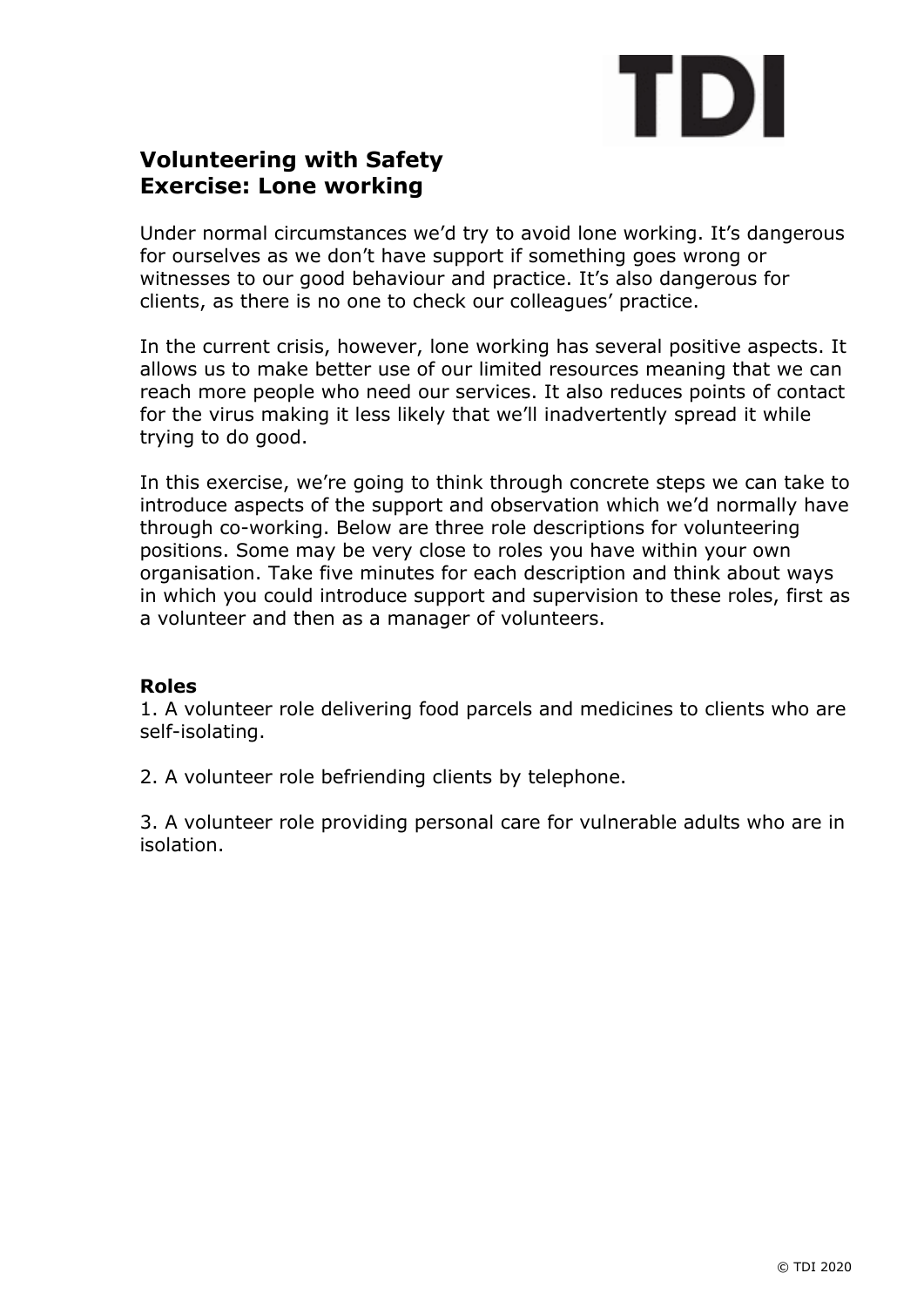

#### **Answers**

Note that the answers we've given below are not exhaustive and you may have other measures that you'd like to put in place to help keep yourself, colleagues and clients safe.

## 1. **A volunteer role delivering food parcels and medicines to clients who are self-isolating.**

We've spoken in the training about the key role volunteers can have in spotting abuse – we may be the only people from outside the household who clients come into contact with. You can back to the fourth session to remind yourself of some of the signs to look out for. With lone working, we lose a key second set of eyes who we would normally discuss concerns with and seek support from. To recreate that as a volunteer we might ask for regular rotation of clients so that we have multiple colleagues meeting and interacting with the same client.

This rotation would also solve other potential problems we could face – such as building relationships which cross professional boundaries or, as can happen, building antagonistic relationships with clients we don't get on with.

As a manager, one of our major concerns will be in ensuring that clients and colleagues do not end up harming each other. In addition to rotating colleagues – possibly by pairing them and sending them on alternate visits to the client – we might want to think about setting up a buddying system. By matching less experienced colleagues with more experienced ones for support and advice by phone we can promote the sharing of best practice and help avoid problems arising through misunderstanding or inexperience.

# 2. **A volunteer role befriending clients by telephone.**

In this situation, it wouldn't be appropriate to rotate staff as the point of the role is to allow clients to build supportive relationships and this relies in part on the regularity of contact. As volunteers though, we might still be worried that we've got no second pair of eyes on our work – there is the potential for misunderstandings between ourselves and the client, for example, which could leave us in a vulnerable position.

One thing we may want to request is that another member of staff joins us on a conference call on a regular basis – potentially once a month or every fourth meeting, whichever is sooner. This would help give clients the confidence that they are being dealt with professionally and seriously, and also bring new perspectives to issues or difficulties they might be having.